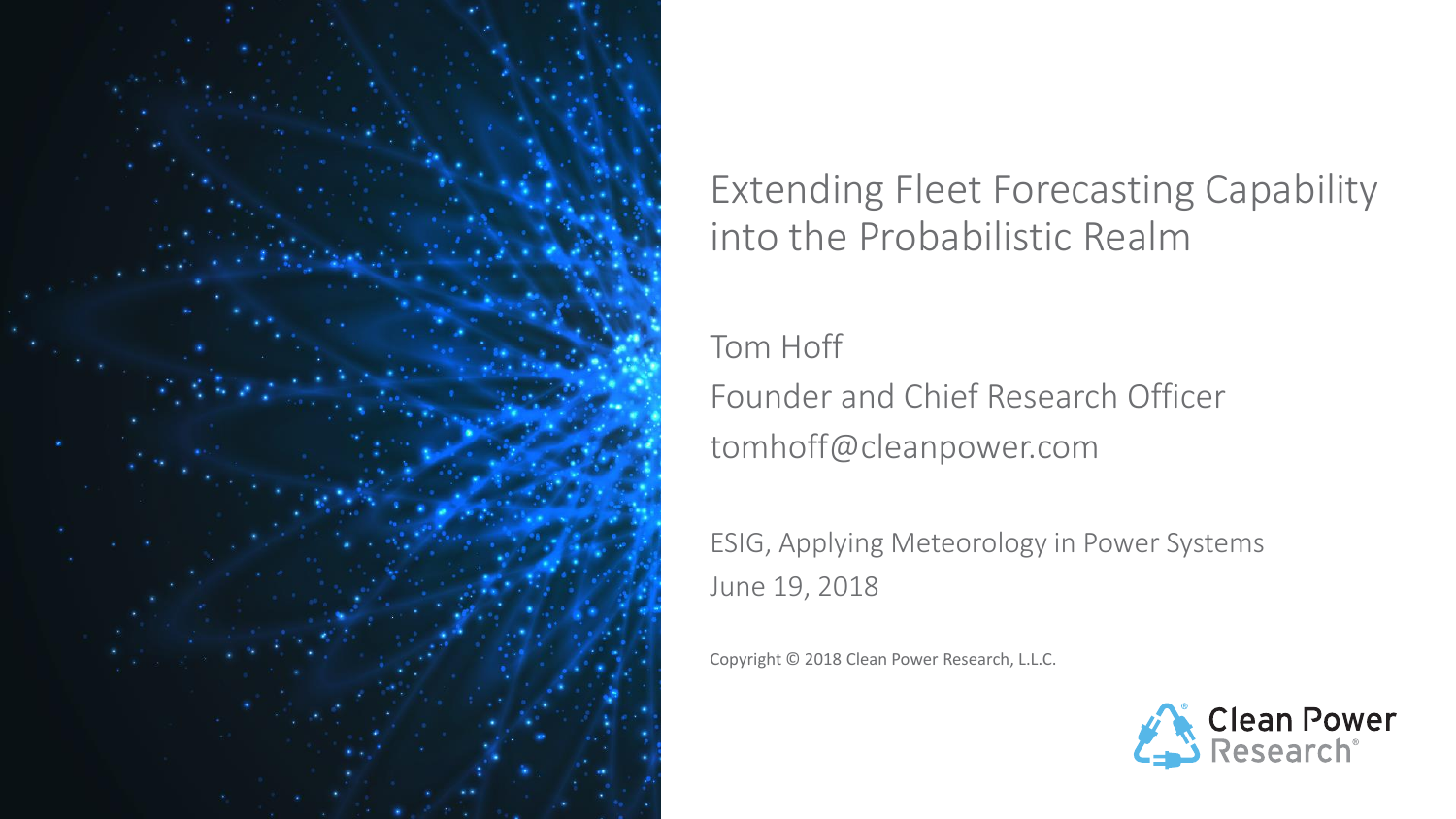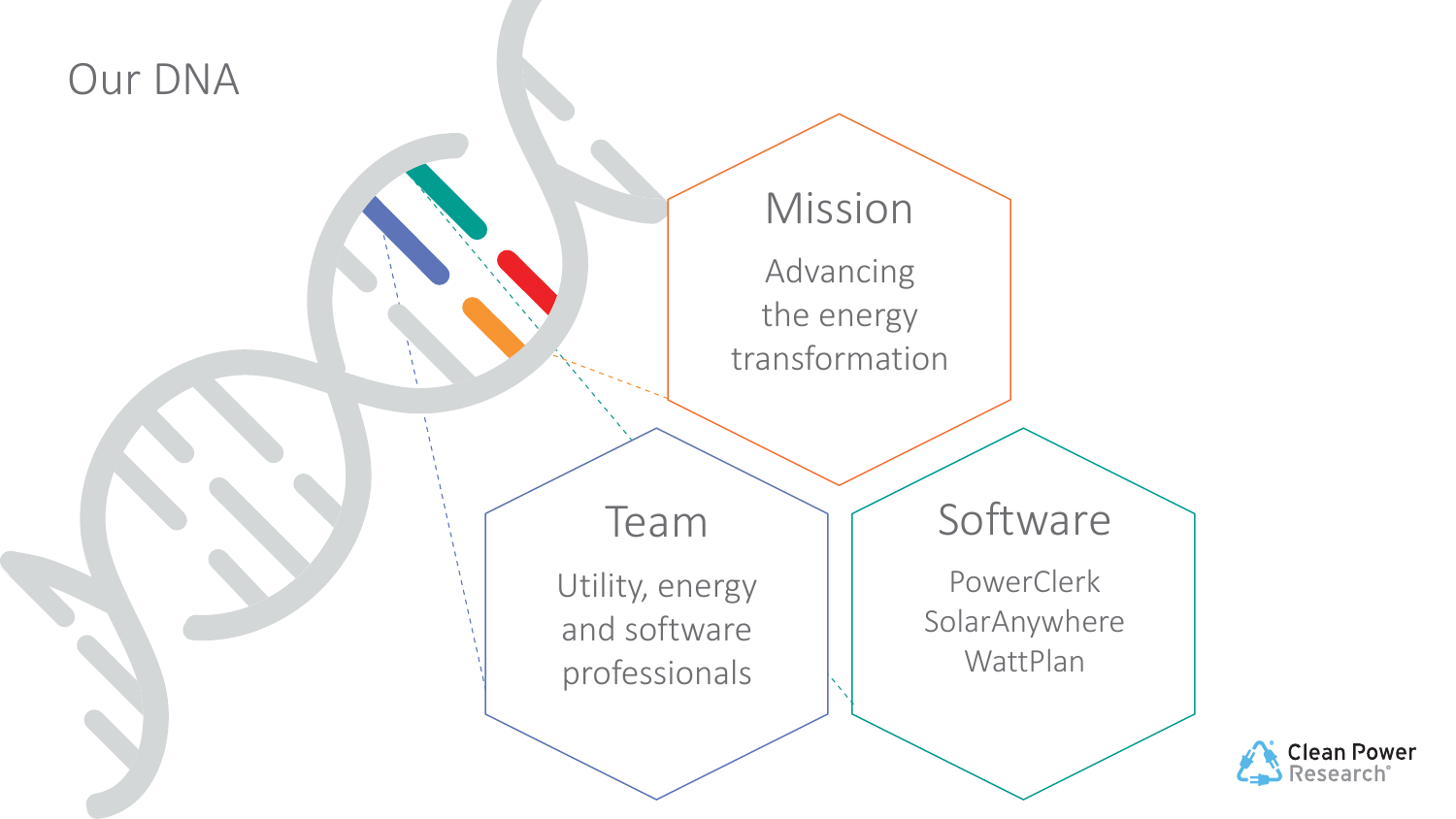## What Issue is CPR Addressing?

- PV fleet simulation introduces an issue that individual plant simulations do not encounter
- Due to fixed solar resource resolution, nearby plants must share the same irradiance input data when simulating forecasted output
- This may lead to an overestimate of inter-plant correlation and an artificially high variability of the aggregated fleet

# *How can one address this issue when irradiance data limitations exist?*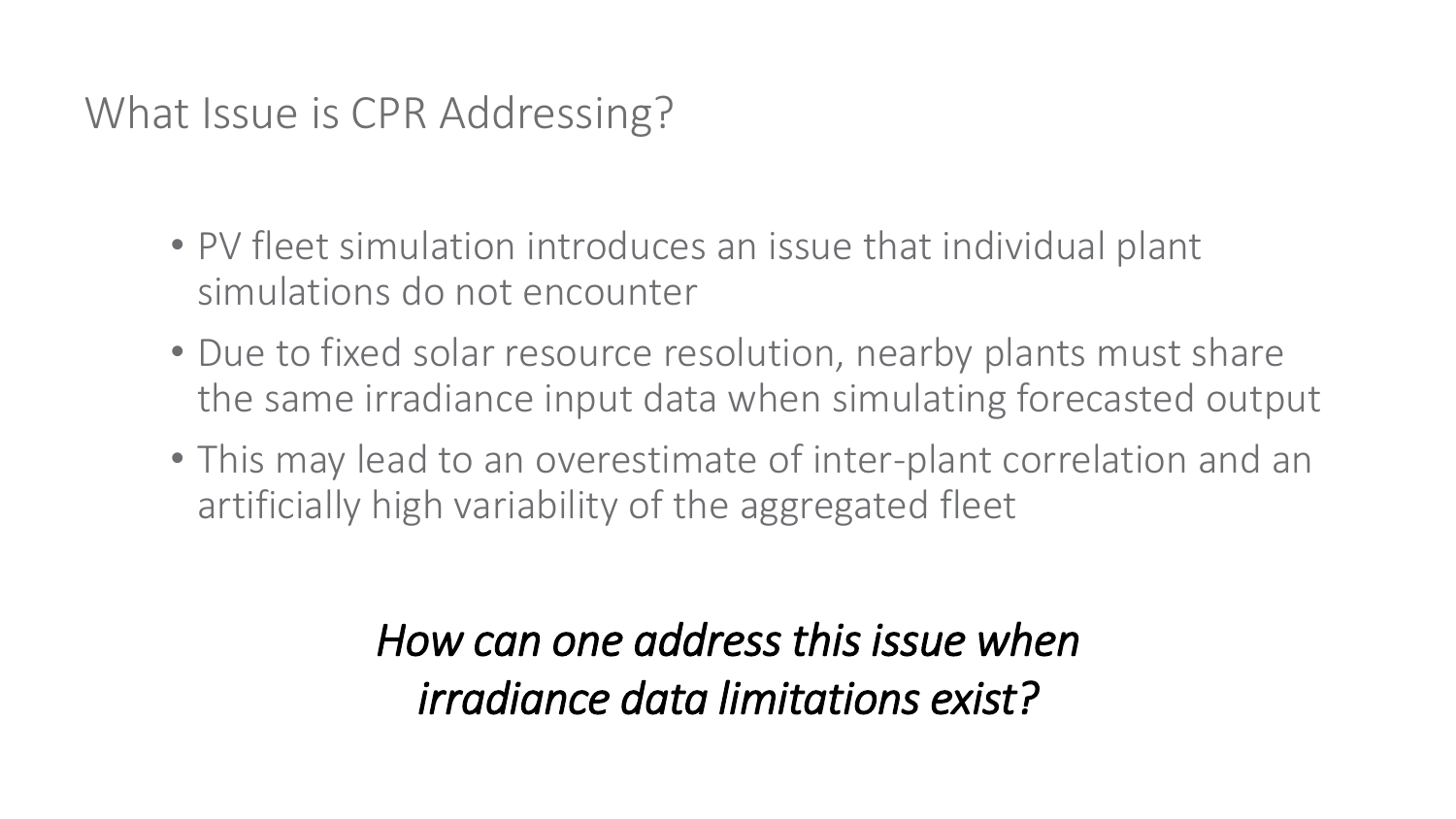### What is Correlation?



Time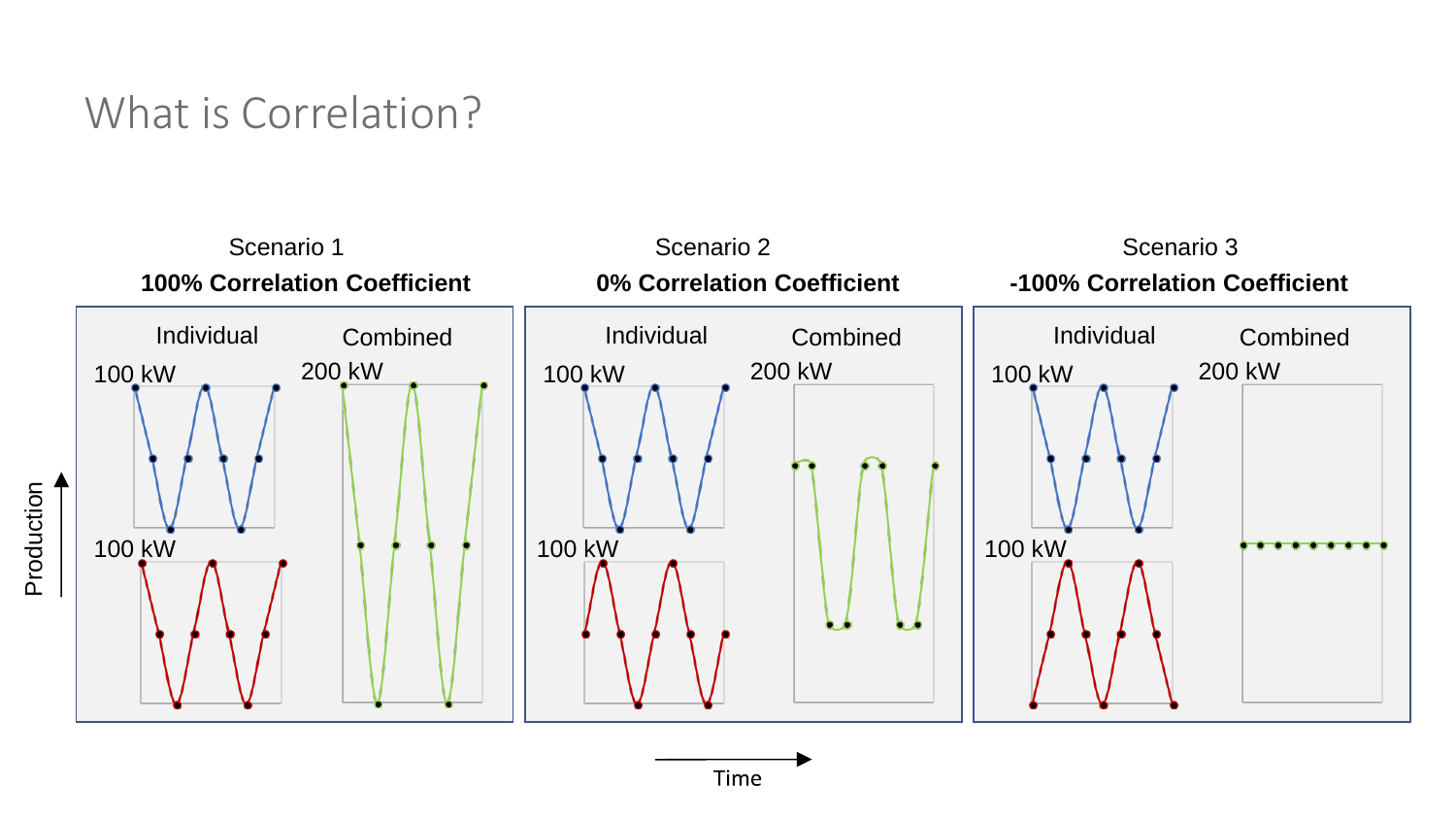

#### https://www.solaranywhere.com/validation/data/resolution/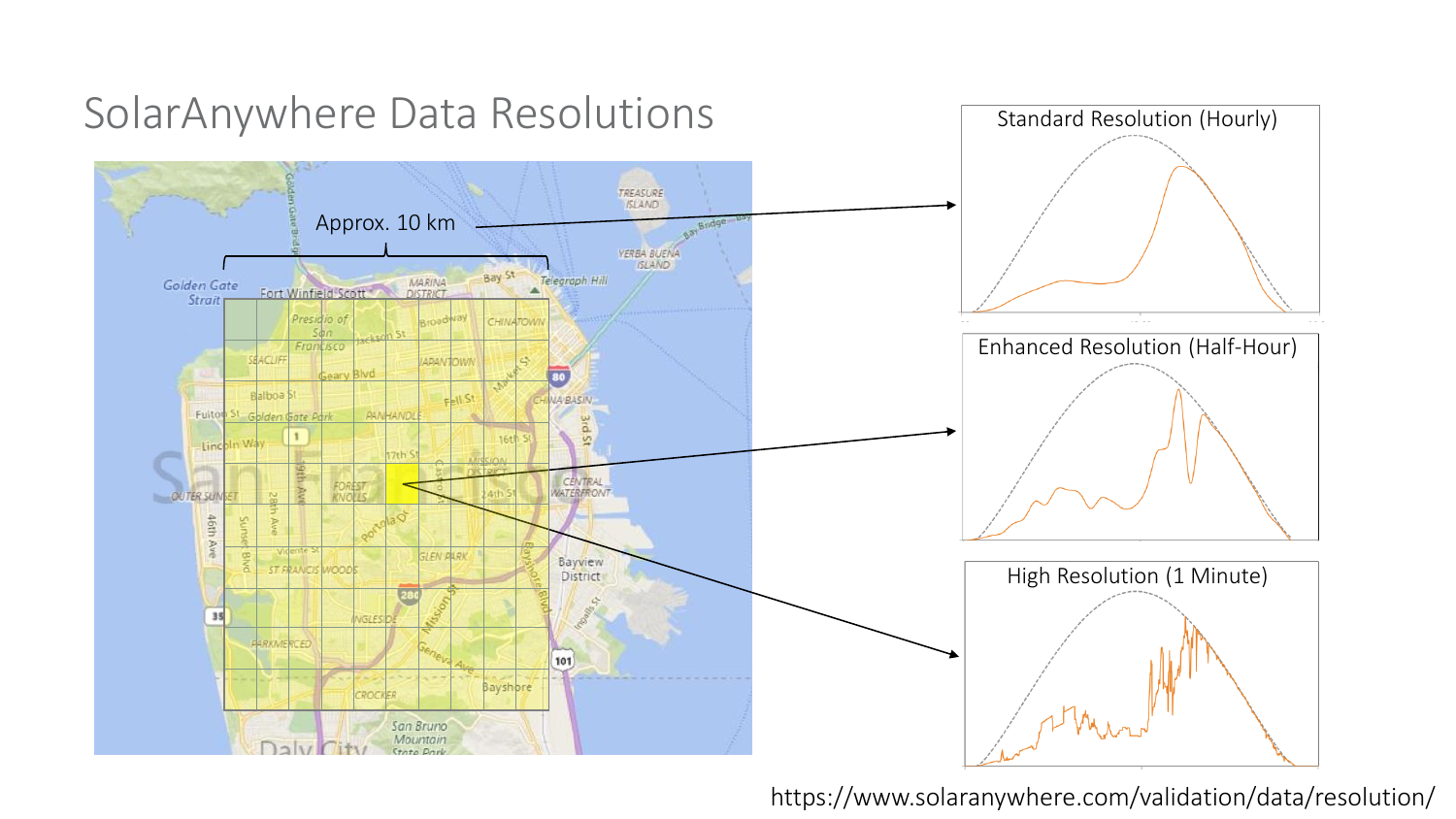#### Consider Situation at Distribution Feeder Level



Source: https://www.google.com/m [aps/place/Sacramento,+CA/](https://www.google.com/maps/place/Sacramento,+CA/@38.6214829,-121.496456,15z) @38.6214829,- 121.496456,15z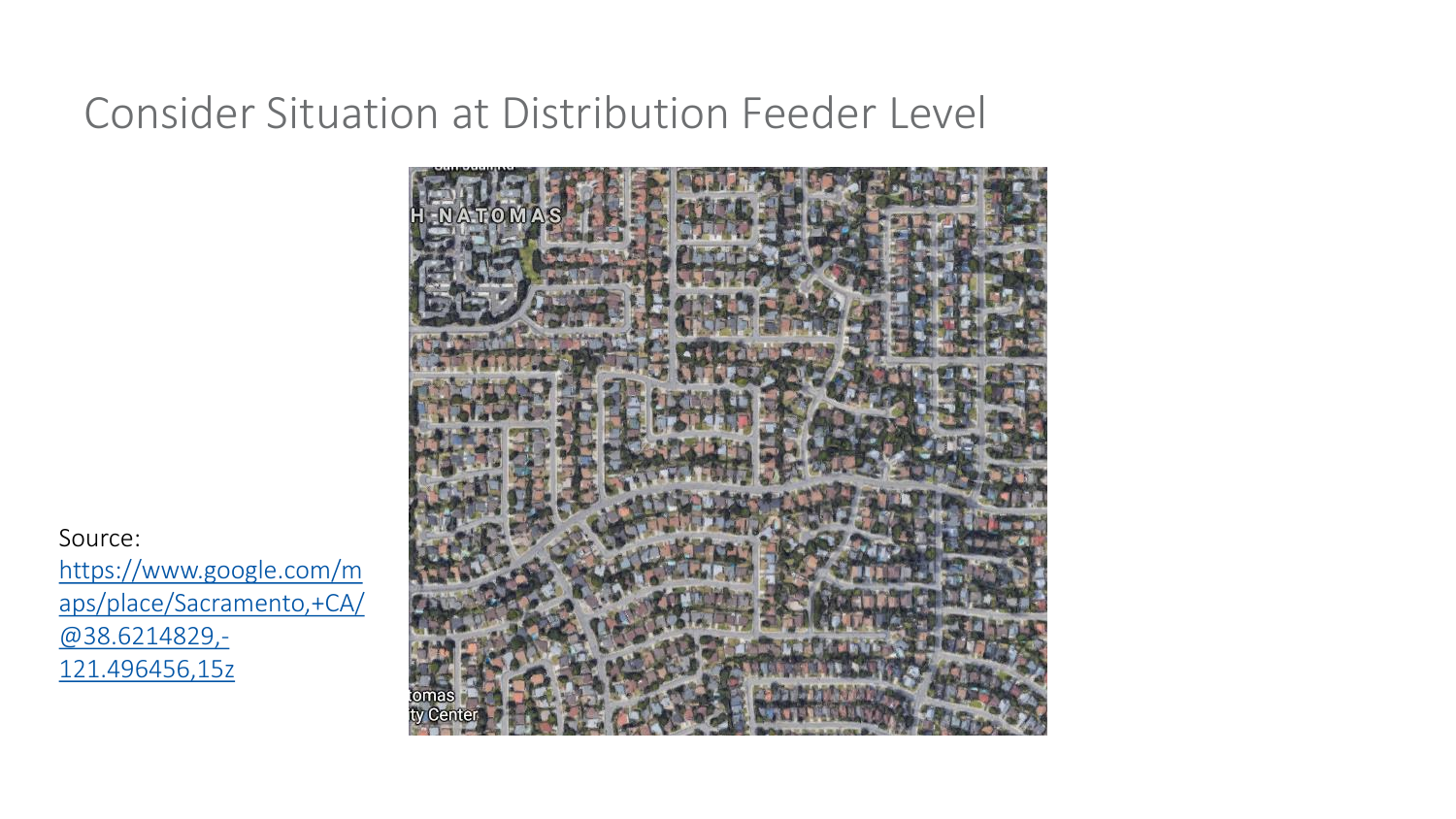### There are Many PV Systems and One Irradiance Observation



Circles represent number of PV systems on surrounding homes

Source: [https://smud.wattplan.com](https://smud.wattplan.com/)

One - 1 km irradiance grid tile for 50+ PV systems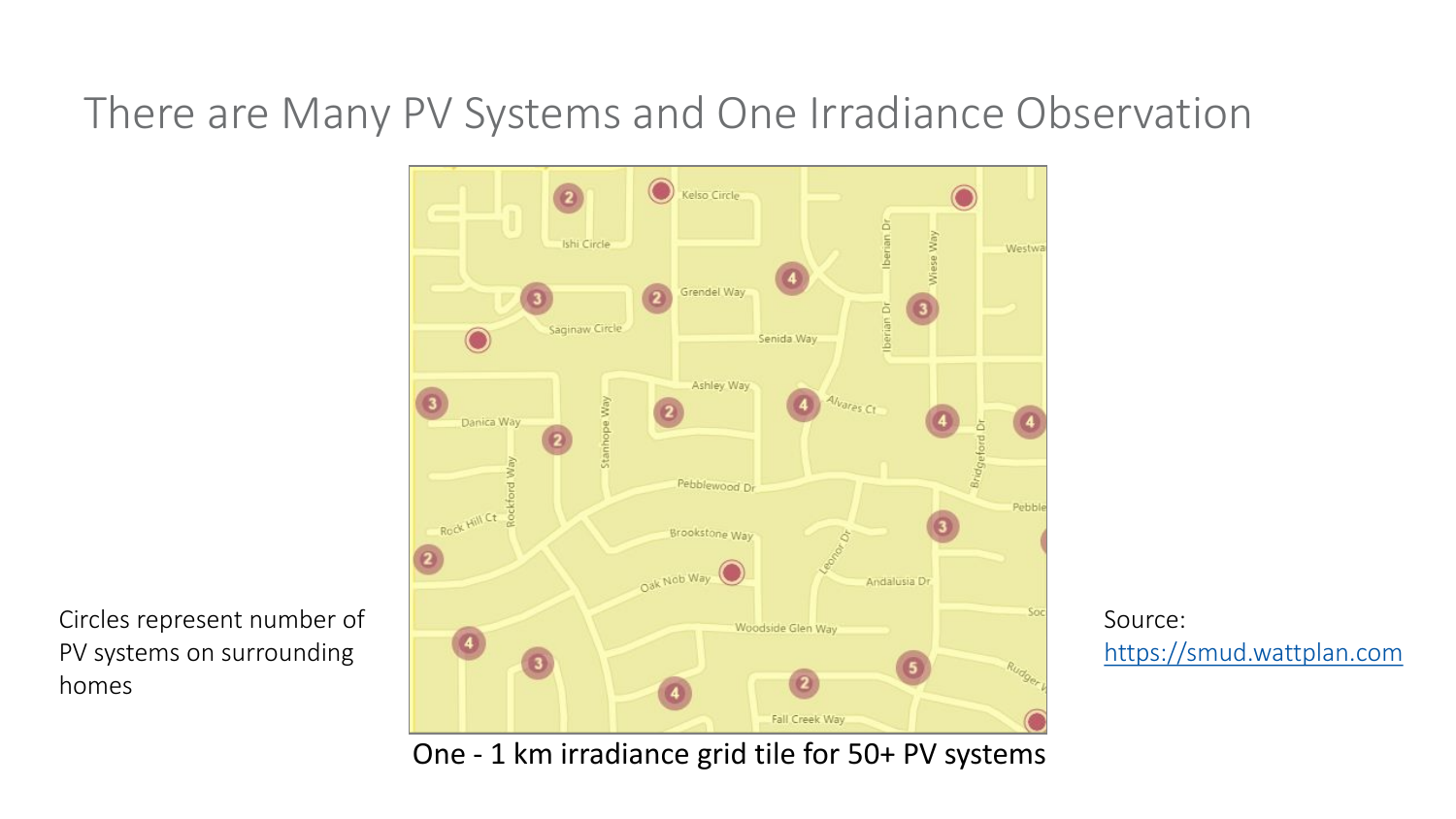#### Output Variability is Higher for 1 - 100 kW System …

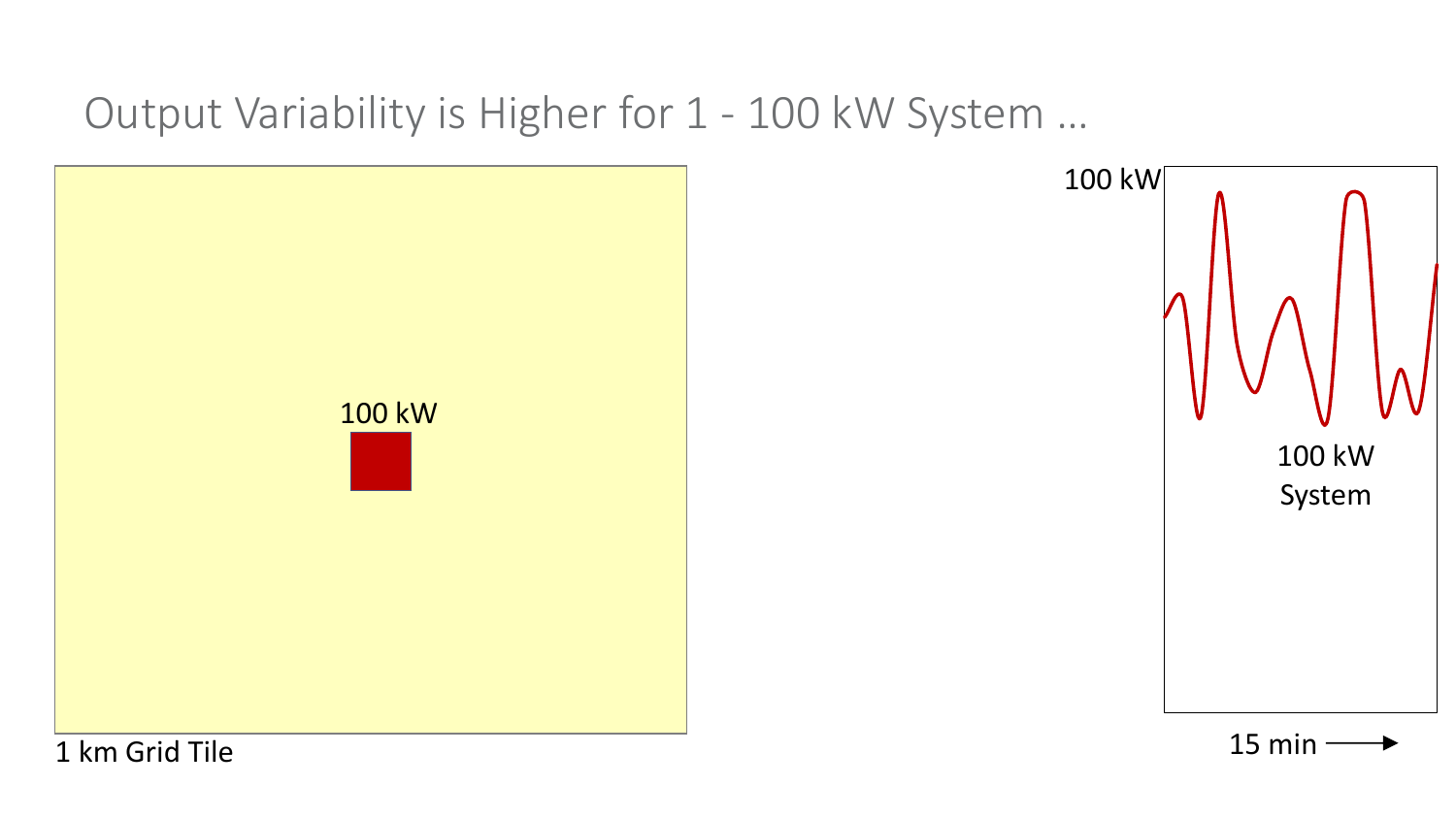… than for 4 - 25 kW Systems

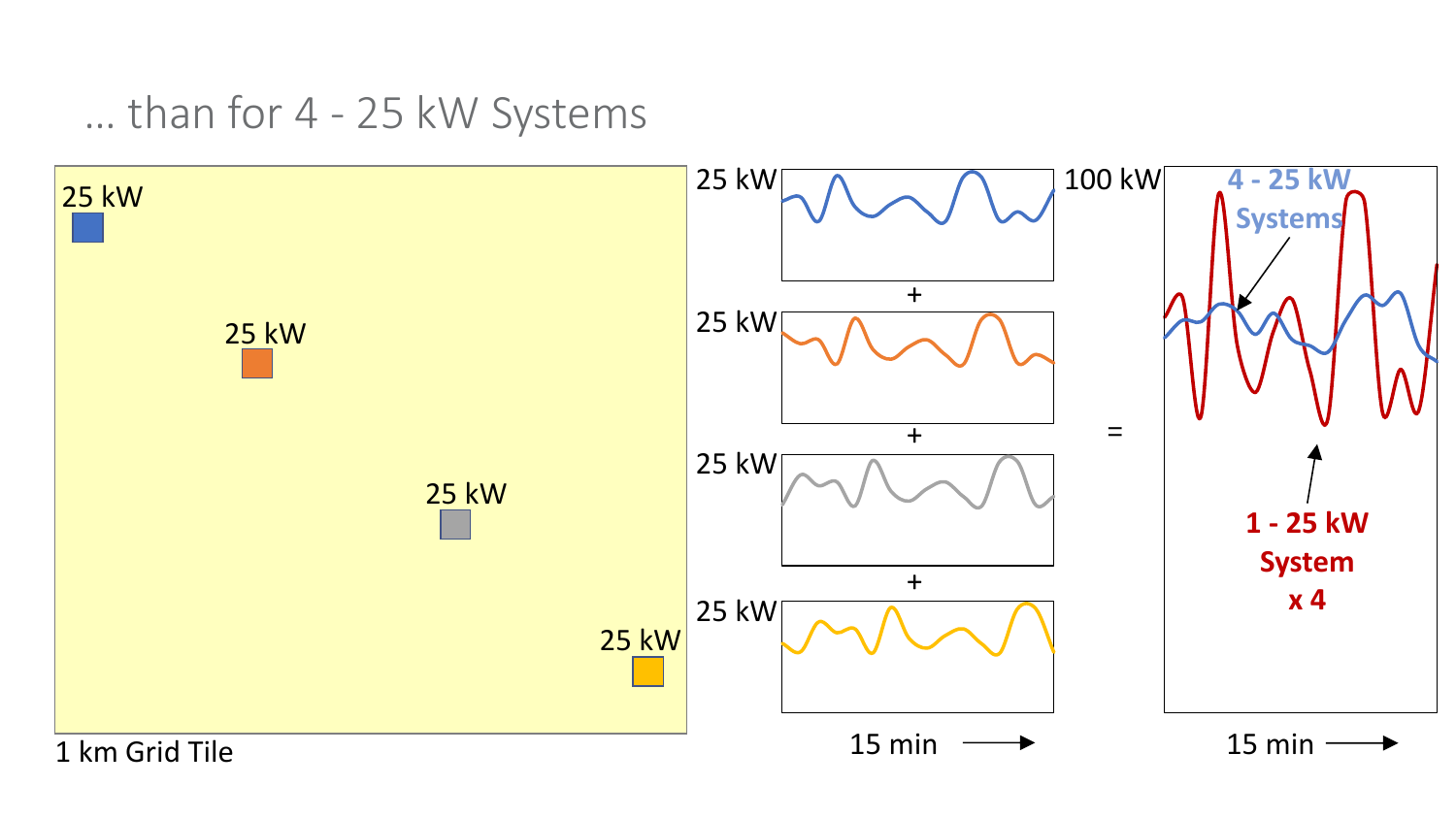### Irradiance Resolution is Not Only a Distribution Level Issue



These are key data sources that commercial providers use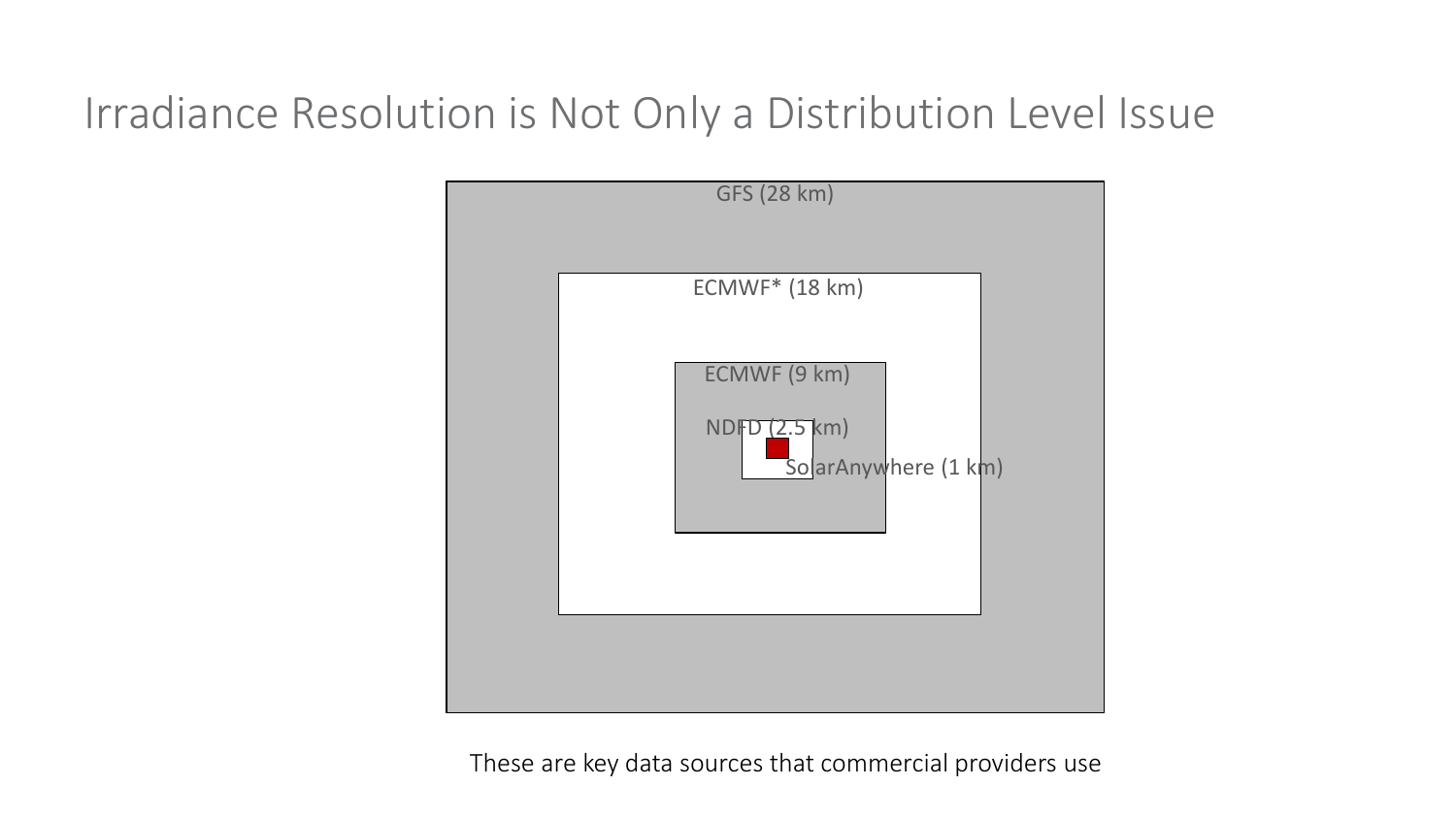#### How to Address this Problem

✓Divide forecast of PV systems into two parts:

- Forecasted production under ideal "clear sky" conditions
- Modulating effect of local sky/cloud conditions
- ✓Calculate clear-sky fleet output based on:
	- Individual system ratings
	- Individual system sun position
- ✓Calculate PV fleet correlation coefficient based on:
	- Distance between systems
	- Cloud speed

✓Combine clear-sky fleet output and fleet correlation with effect of clouds

✓Probabilistically simulate PV production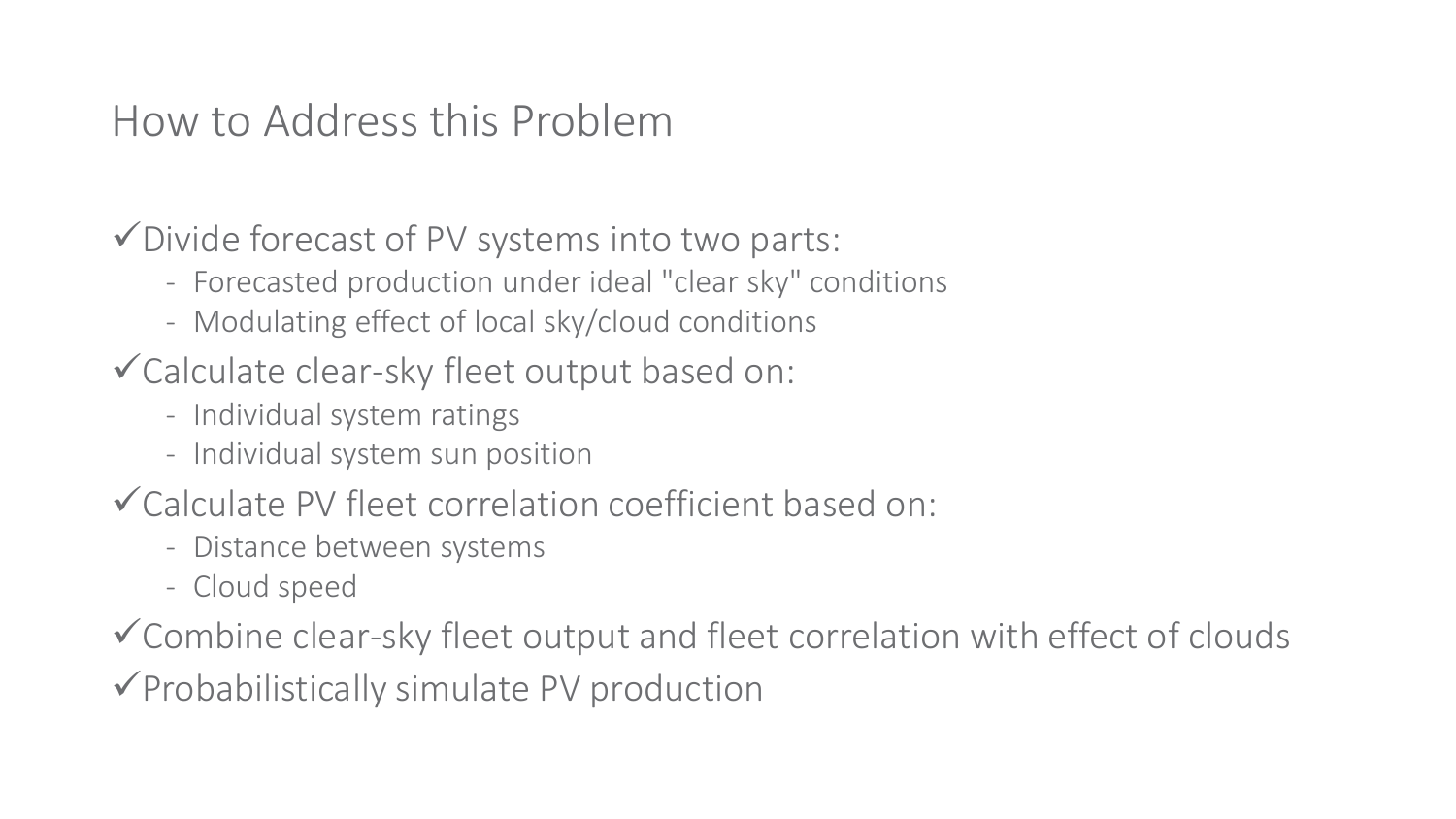Output Correlation Between PV Systems is Predictable

*PV systems are 3 km apart*



 $= (3,000 \text{ m}) / (10 \text{ m/s}) = 300 \text{ s}$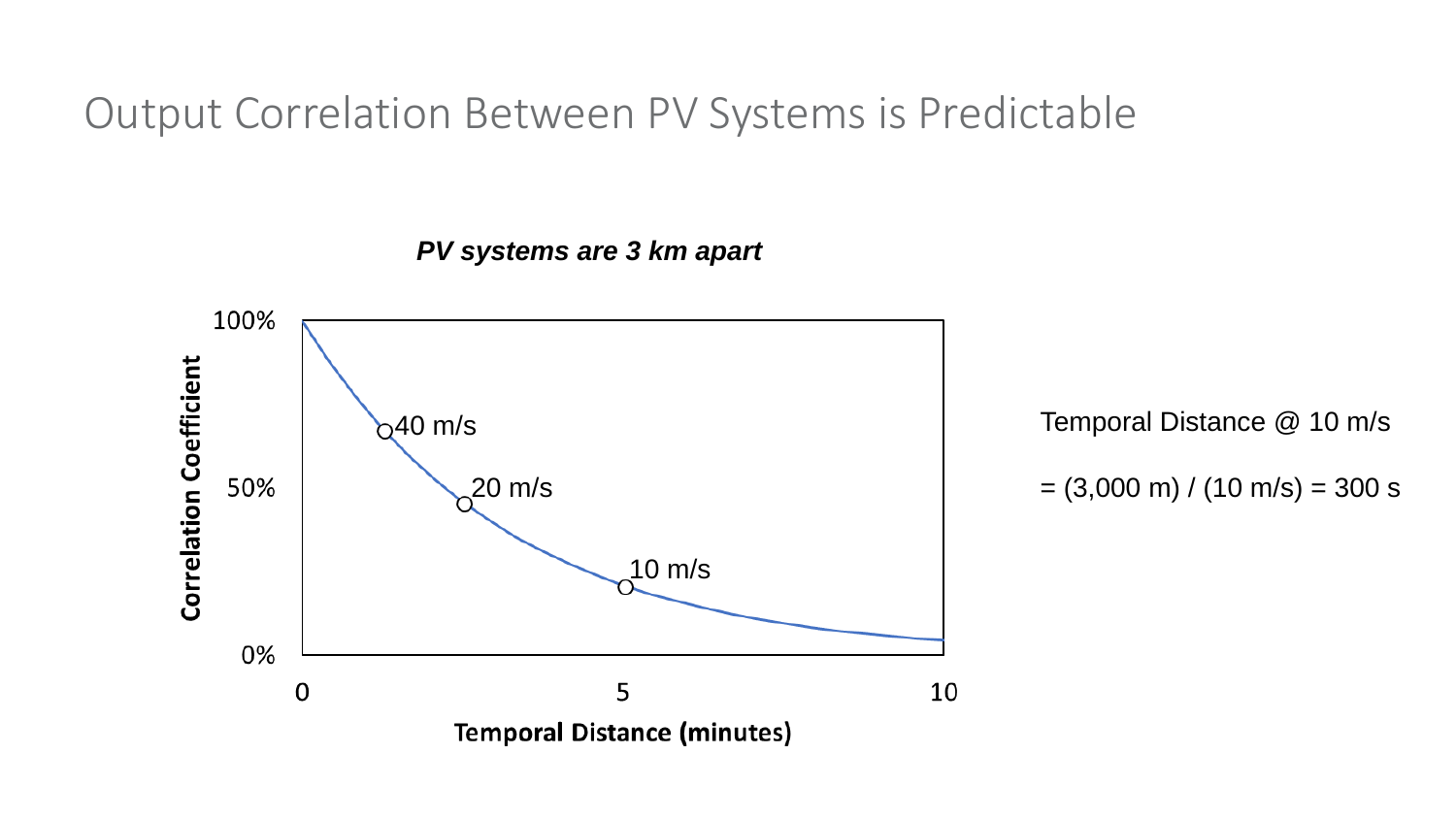Probabilistically Simulate PV Fleet Power

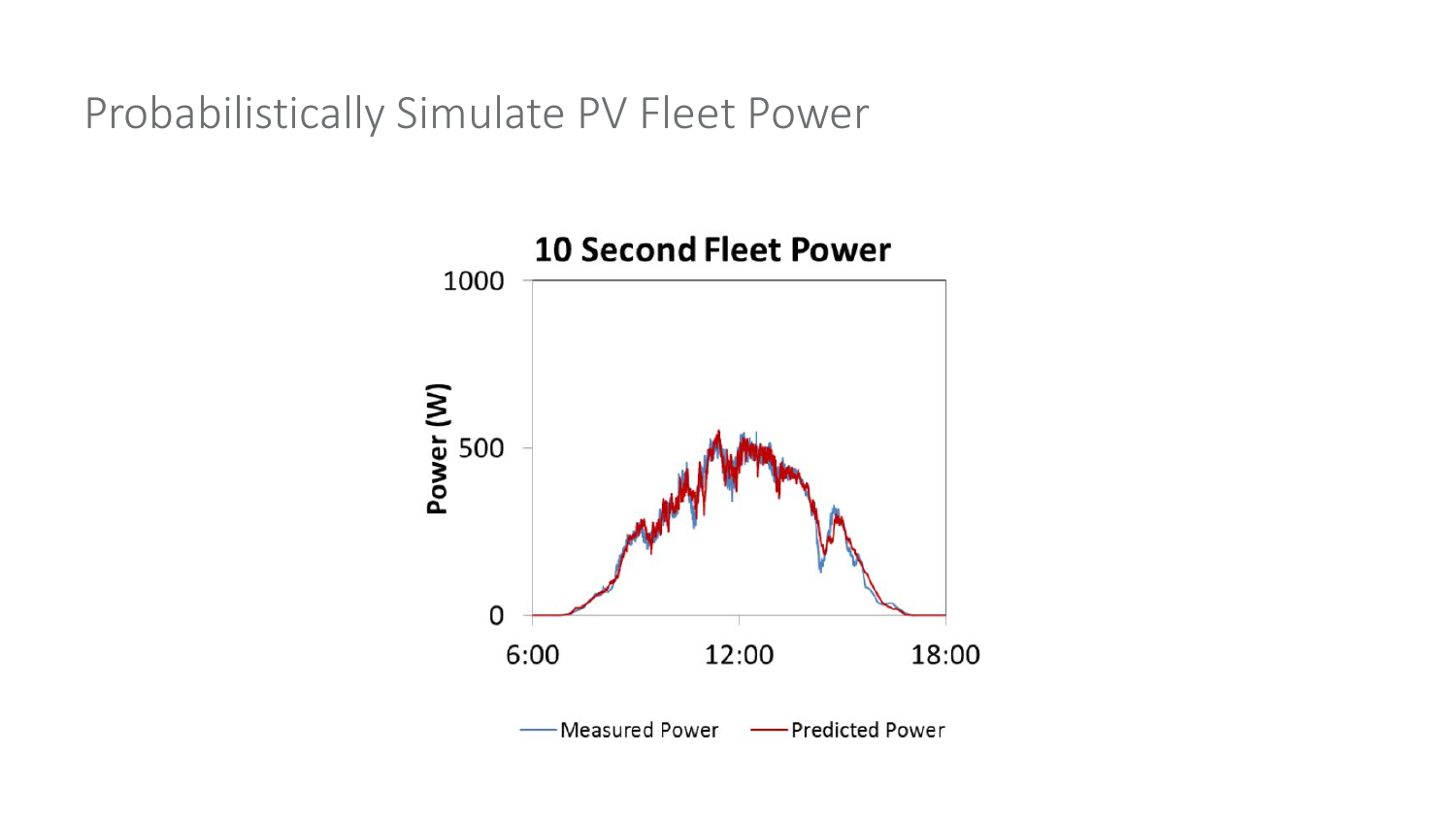Expected Forecast for 1 hour

#### *Expected Error Cost: \$6,600*

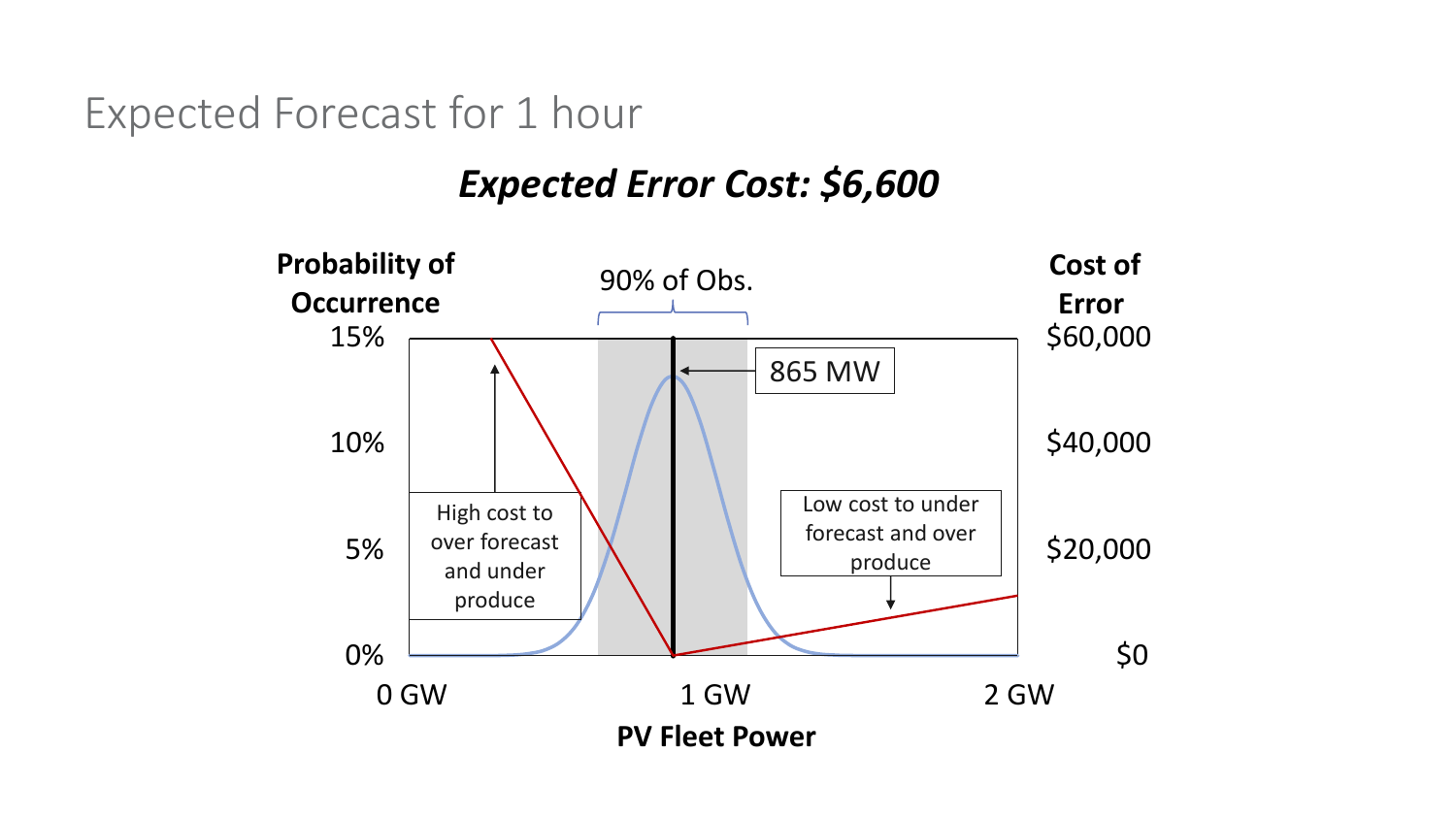Risk-Adjusted Forecast: Reduces Error Cost by 60%

#### *Expected Error Cost: \$2,700*

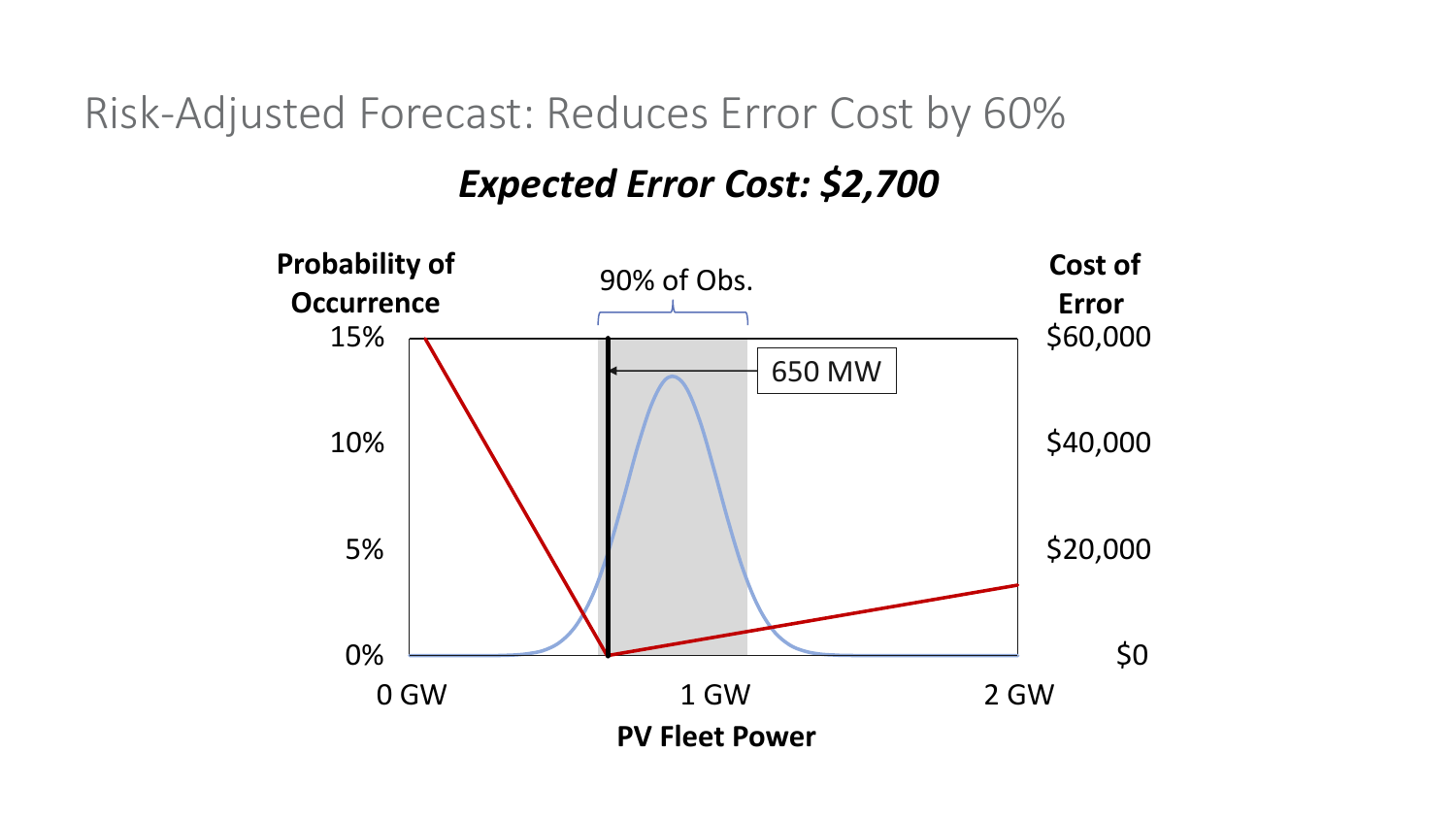#### Conclusions

- PV fleet simulation introduces an issue that individual plant simulations do not encounter
- Fleet forecasts may reflect artificially high correlation (higher fleet variability) when plants share same solar resource data
- CPR has developed an approach that addresses this issue